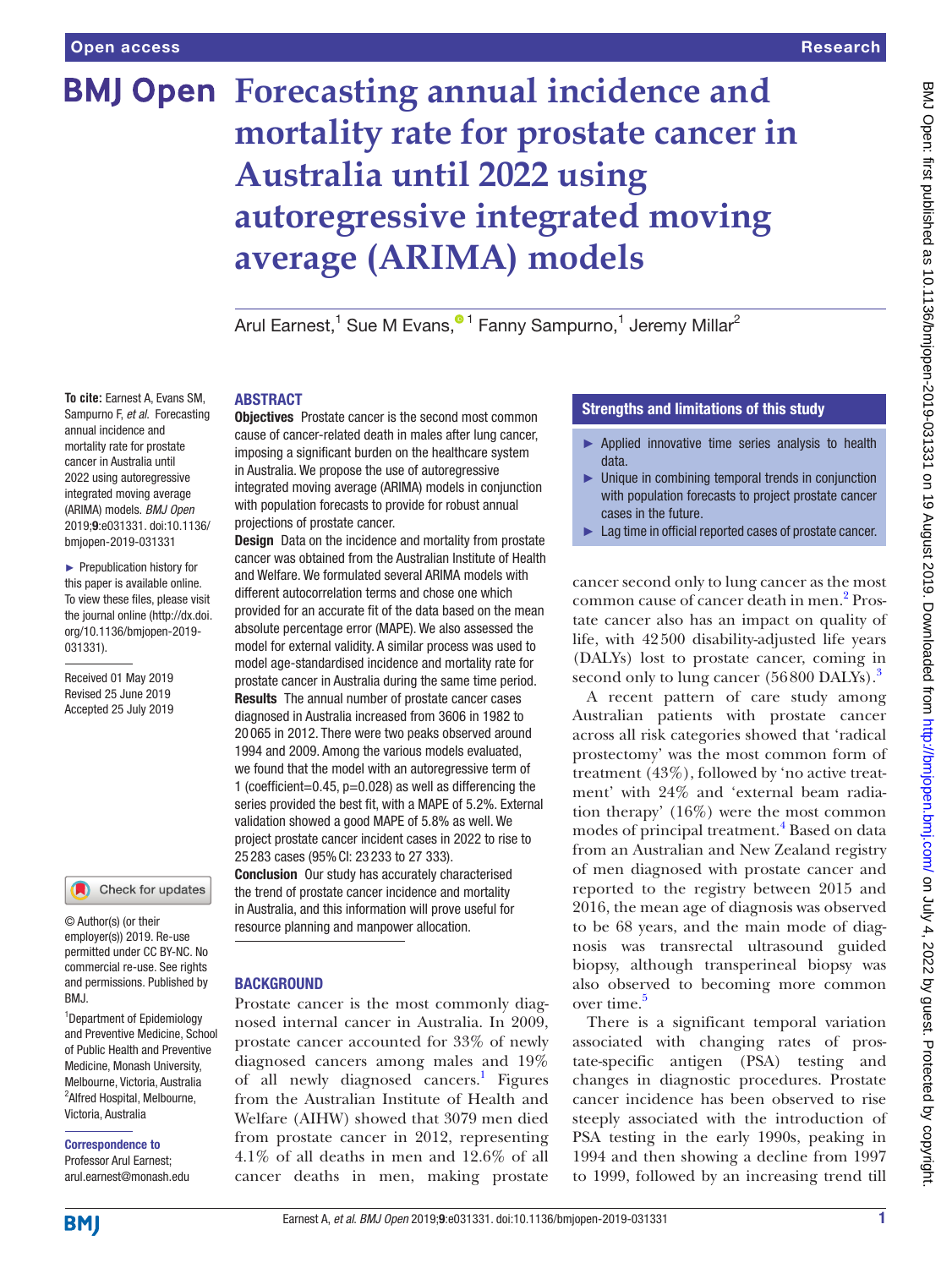2009.<sup>[6](#page-5-5)</sup> We believe that the peak in incidence seen in 1994 could be attributed in part to the listing of the PSA case-finding test on the Medical Benefits Scheme that year, which enabled men to access this service at little or no cost to the consumer. The peak in 2009 could be attributed to changes in diagnostic procedures.<sup>17</sup> Family history, ethnicity, lifestyle and environmental factors are risk factors for developing prostate cancer, and in particular age, where the risk of developing prostate cancer has been shown to increase dramatically from 200 per 100000 males (among those aged 50–54 years) to 1000 per  $100000$  $100000$  males (among those aged  $65-69$ ).<sup>1</sup>

Projections of prostate cancer would be useful for clinicians, health administrators and researchers in several ways. Forecasts of prostate cancer volume will aid in the planning of facilities, equipment and staffing allocation, especially for regional areas. Modelling prostate cancer incidence and mortality will help researchers understand the determinants of disease incidence and mortality at the population level. Such predictions are especially important for health systems where there is an inherent lag time between diagnosis of cases and when they are officially notified and reported publicly.

Current methods to forecast prostate cancer (which includes other types of cancers as well) in Australia include linear and logarithmic trends<sup>[8](#page-5-6)</sup> and the age-period-cohort (APC) model with a power link. $6$  The limitations include inability to incorporate population demographic changes, adequately account for possible temporal correlation in the data and in addition, the APC model is only able to provide estimates at the broader age and period groups. In recent years, autoregressive integrated moving average (ARIMA) has been increasingly applied in the healthcare field, for instance, to look at trends and predictions in tuberculosis cases among specific patient demographics using routinely collected notifiable data, to examine trends in quality of care indicators among patients with prostate cancer using data from the Pros-tate Cancer Outcomes Registry-Victoria<sup>[9](#page-5-7)</sup> and to forecast monthly ambulance cases attended for hypoglycaemia and hyperglycaemia among patients with diabetes over a 7-year period using data from Ambulance Victoria.<sup>[10](#page-5-8)</sup> ARIMA model requires specification of the autoregressive, moving average and integration terms. This allows the data analyst to allow for seasonal variation, account for temporal correlation and incorporate covariates and then undertake forecasting. The performance of ARIMA models in terms of forecasting routinely collected healthcare data has been found to be comparable to other competing time series models, including the Bayesian shared two-component model.<sup>[11](#page-6-0)</sup>

We hypothesise that formulating an appropriate ARIMA model and incorporating demographic male population projections would help improve the predictive capability of the model to forecast prostate cancer cases in Australia till 2022.

# Research design and methods Study design, population and setting

Data on the incidence of prostate cancer was obtained from the Australian Institute of Health and Welfare (AIHW), which included data from the 2013 version of the Australian Cancer Database  $(ACD)^{1}$  at the time of data analysis. In Australia, cancer is a notifiable disease. All hospitals, pathology laboratories, radiotherapy centres and registries of births, deaths and marriages report cancer cases and deaths to the state/territory population-based cancer registry, from which data are compiled into the ACD by the AIHW on an annual basis. Cancer reporting and registration is a dynamic process and records in the state and territory cancer registries may be modified if new information is received. As a result, the number of cancer cases reported by the AIHW for any particular year may change slightly over time and may not always align with state and territory reporting for that same year. The 41286 new cases of cancer for 2013 were based on estimates made by the AIHW, because the 2013 incidence data for New South Wales were not available at the time of compilation of the 2013 ACD. Prostate cancer cases were defined by the 10th revision of the International Statistical Classification of Diseases and Related Health Problems diagnostic code C-61 (malignant neoplasm of prostate).

Mortality data were collated by AIHW from the National Mortality Database. Cause of Death Unit Record File (CODURF) data were provided to the AIHW by the Registries of Births, Deaths and Marriages and the National Coronial Information System (managed by the Victorian Department of Justice) and included cause of death coded by the Australian Bureau of Statistics (ABS). Deaths registered in 2012 and earlier were based on the final version of the ABS CODURF; deaths registered in 2013 and 2014 are revised and preliminary versions, respectively, and subject to revision by the ABS.

The annual projection of males aged 50 years and above in Australia was obtained from the ABS. The ageing of Australia's population was expected to continue over the future period, which was postulated to be the result of sustained below replacement levels of fertility combined with increasing life expectancy at birth. Three main series of projections were selected from a possible 24 individual combinations of the various national-level assumptions by the ABS. Series B reflects current trends in fertility, life expectancy at birth and net overseas migration, whereas series A and series C are based on high and low assump-tions for each of these variables, respectively.<sup>[12](#page-6-1)</sup>

The study period included cases diagnosed from 1982 to 2012, and data were aggregated and analysed annually based on the year of diagnosis. The data were divided into training data and validation datasets. This was because we expected the models to perform well on the data from which they were derived from, so validation on an 'external dataset' was performed. Model generation was based on the data from 1982 to 1999 (training dataset) and model validation was based on the dataset 2000 to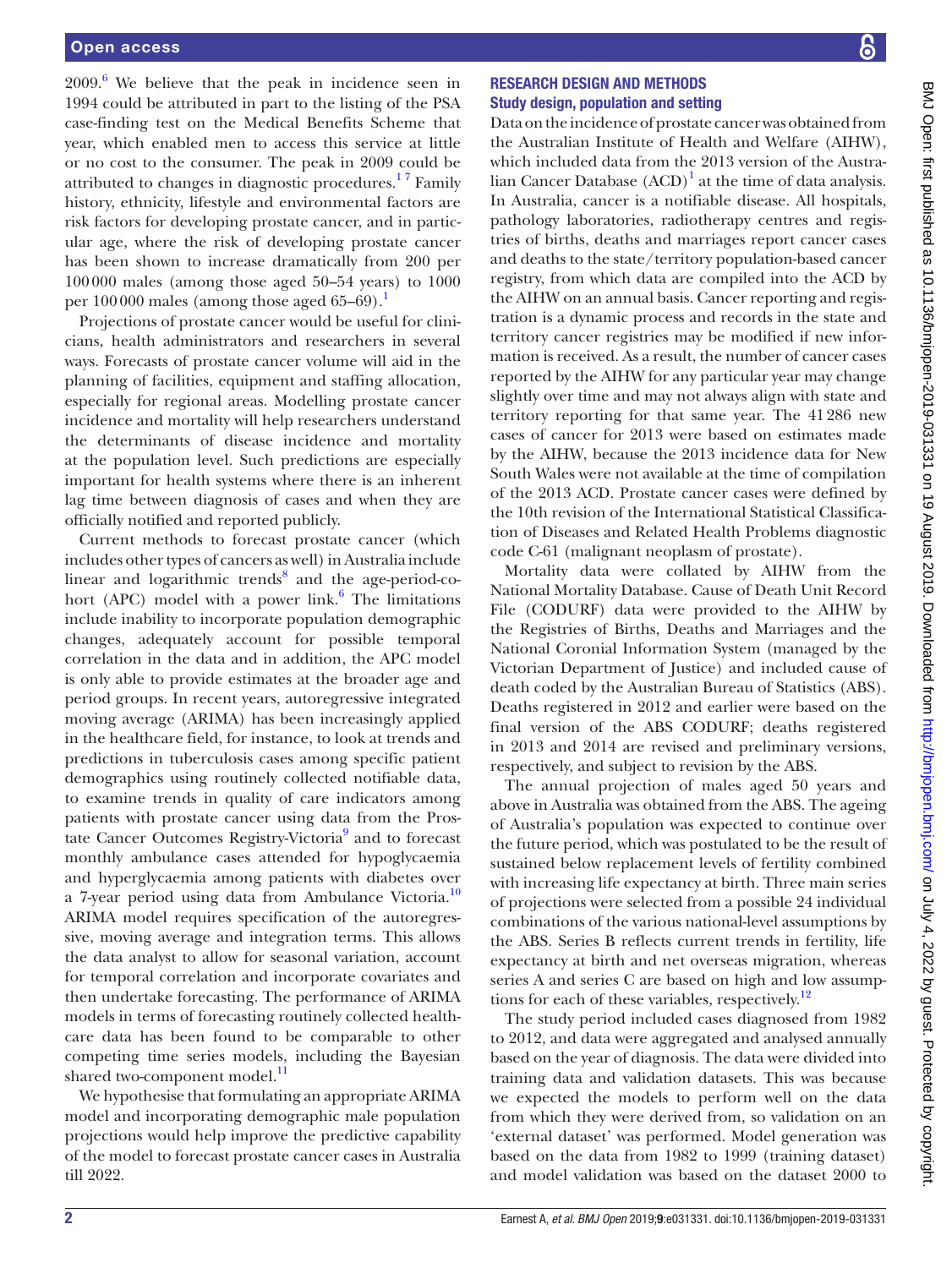



<span id="page-2-0"></span>Figure 1 Annual observed and predicted number of prostate cancer cases diagnosed.

<span id="page-2-1"></span>Table 1 Comparison of various ARIMA models for prostate cancer cases

|         |         | МA                 |      | <b>MAPE MAPET</b> |
|---------|---------|--------------------|------|-------------------|
| 548.63* |         |                    | 6.78 |                   |
| 522.96  | $0.45*$ |                    | 5.28 |                   |
| 529.15* |         |                    |      |                   |
| 525.28  | 0.21    | 0.34               | 5.38 |                   |
| 475.58  | $0.45*$ |                    | 5.20 | 5.79              |
|         |         | <b>Constant AR</b> |      | $0.49*5.54$       |

 $*P$   $\cap$   $\cap$   $\subseteq$ 

†MAPE for out of sample forecast.

AR, autoregressive coefficient; MA, moving average coefficient; MAPE, mean absolute percentage error.

but did not include age as a covariate since the data were already standardised for age. Data analysis was undertaken in Stata V.14 (StataCorp, College Station, Texas, USA), with level of significance set at 5%.

# **RESULTS**

The annual number of prostate cancer cases diagnosed in Australia increased from 3606 in 1982 to 20065 in 2012 [\(figure](#page-2-0) 1). There were two peaks observed around 1994 and 2009, which have been thought to be related to PSA testing being listed in the Medicare Benefits Schedule in 1989 and subsequent changes in diagnostic procedures.

For modelling prostate cancer cases, we evaluated a number of formulation of the ARIMA model [\(table](#page-2-1) 1). We found that ARIMA  $(1,1,0)$  with the covariate 'men aged 50+ years' provided the lowest MAPE of 5.2%. The Dickey-Fuller test was not significant (p=0.597), but we still chose to undertake differencing of the series as the trend appeared non-stationary ([figure](#page-3-0) 2). MAPE for the out of sample forecast was understandably slightly higher at 5.8% but reasonably close to the 5% for the in-sample forecasts. [Table](#page-3-1) 2 shows the forecasted annual volume of prostate cancer cases from 2013 to 2022. We estimate that there will be 25283 (95% CI: 23233 to 27 333) cases of prostate cancer in Australia by 2022. Depending on trends in fertility, life expectancy and net overseas migration, we feel this forecast could range from 25275 to 25299.

Age-standardised prostate cancer rates showed an increasing trend over the years [\(figure](#page-3-0) 2). Similarly for age-standardised prostate cancer incidence,  $ARIMA(1,1,0)$  with 1 autoregressive and no moving average term and with differencing provide the lowest MAPE of 4.85% [\(table](#page-3-2) 3). The out of sample MAPE was similar (4.86%). We estimate the annual age-standardised incidence rate will increase from 161 (per 100000 men) in 2013 to 178 (per 100000 men) in 2022 ([table](#page-4-0) 4).

Age-standardised mortality rates gradually increased from the 1980s till about 1995 and then there was a gradual decline [\(figure](#page-4-1) 3). Among the various models considered, we found that ARIMA  $(1,1,0)$  with just the differencing term and an autoregressive term of 1 provided a

2013 (validation dataset). Thereafter, we forecasted annual values from 2014 to 2022.

We studied three different end points, annual cases of prostate cancer, annual age-standardised incidence rate and annual age-standardised mortality rate. The standardisation was based on a weighted average of the age-specific incidence (or mortality) rates for a given year, with the weights determined by a specified 'Australian' population.

#### Patient and public involvement

There was no patient or public involvement in this research as the de-identified data were obtained from a published secondary source and aggregated at the annual level before analysis. Patients and the public were not involved in the design or planning of the study.

#### Statistical methods

 $\boldsymbol{b}$ 

We sequentially formulated several different ARIMA models and chose one which provided for an accurate fit of the data based on the Mean Absolute Percentage Error (MAPE) as well as resulting in a parsimonious model. MAPE is calculated as , where  $O_i$  and  $P_i$  are the observed and predicted observations for the specific year '*i'*, respectively. A lower MAPE would indicate a better model fit. For modelling the number of prostate cancer cases, we also included the *'number of males aged 50 years and above'* as a predictor variable.We visually examined the series for non-stationarity in addition to formally testing via the Dicky-Fuller test, as the latter is known to be underpowered with small number of time points. We undertook differencing of the series in the event the series was not stationary. Based on the final selected model, we forecasted the annual number of cases expected to be diagnosed in Australia from 2014 to 2022. The 95% CIs were calculated from the mean square errors of the model.

We also undertook two sensitivity analyses for the covariate *'the number of males aged 50 years and above'* based on an inflation scaling factor on two different assumptions around trends in fertility, life expectancy at birth and net overseas migration. We similarly modelled the age-standardised incidence and age-standardised mortality rates for prostate cancer in Australia using the same approach,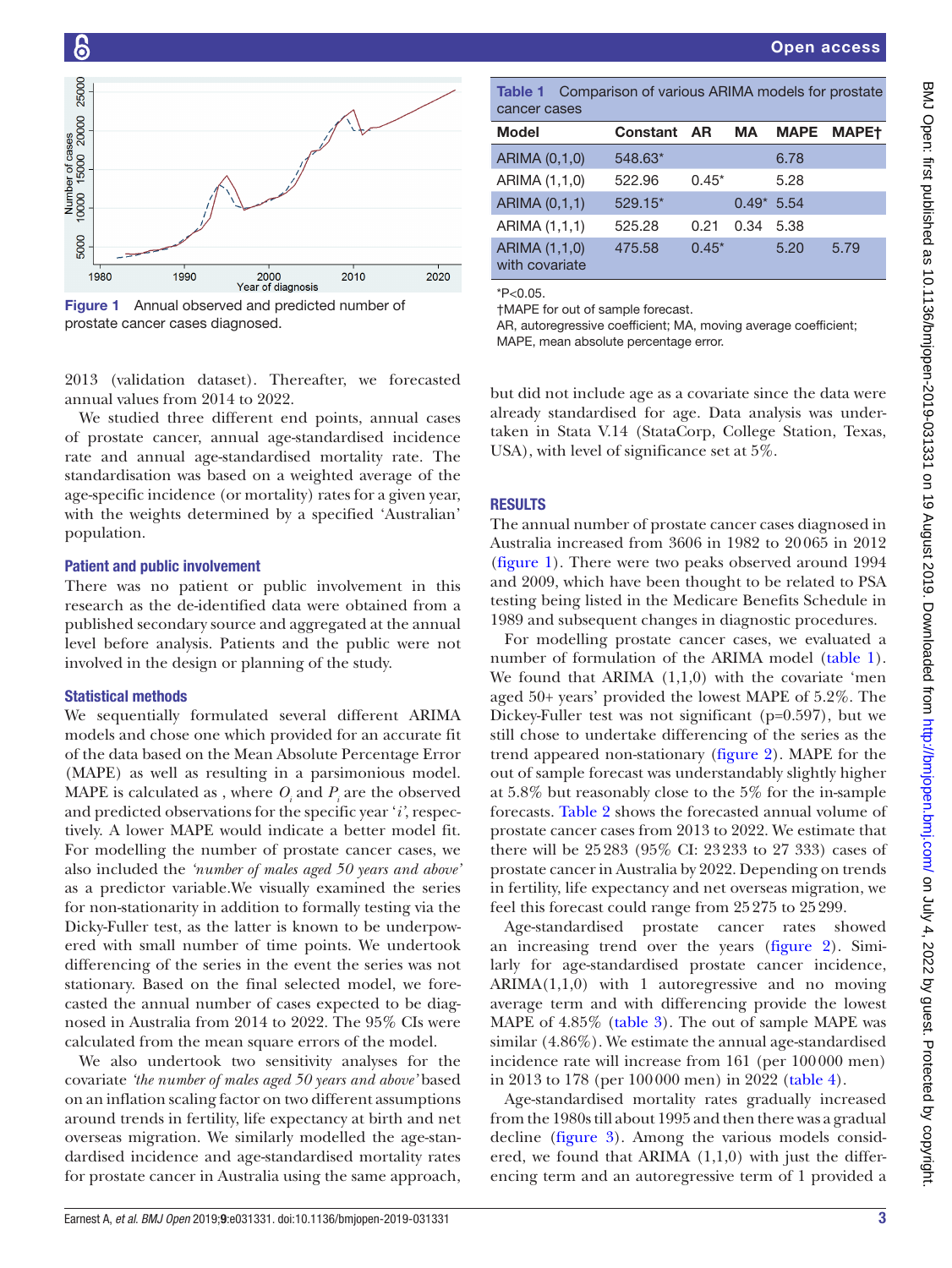

<span id="page-3-0"></span>Figure 2 Annual observed and predicted age standardised incidence rate of prostate cancer.

reasonably good MAPE of 3.24% and a MAPE of 3.22% and a MAPE mean absolute percentage error. for the out of sample forecasts ([table](#page-4-2) 5). More complex models (eg, ARIMA (1,1,1)) improved MAPE only marginally 3.20% vs 3.24%. We estimate that the age-standardised prostate cancer mortality rate will decrease from 27.7 (per 100000 men) in 2013 to 25.7 (per 100000 men) in 2022 ([table](#page-4-3) 6).

# **DISCUSSION**

Our study has accurately characterised the trend of prostate cancer volume, age-standardised incidence and mortality rates in Australia. We have shown that the inclusion of demographic projections, specifically the forecast of *'males aged 50 years and above'* helps to improve the forecast of prostate cancer cases in Australia.

We postulate that there are several reasons why the incidence of prostate cancer in Australia has risen in the last few years and mortality rates have declined. Some of the increase in incidence can be attributed to an ageing population, as evidenced from a less steep incline in prostate cancer incidence after age-standardisation that we see in our data. Another potential explanation is increased detection rate following PSA testing, which is one of two common tests used by clinicians to detect possible signs of <span id="page-3-2"></span>Table 3 Comparison of various ARIMA models for agestandardised prostate cancer incidence

| <b>Model</b>            | <b>Constant AR</b> |         | МA      | <b>MAPE</b> | <b>MAPE+</b> |
|-------------------------|--------------------|---------|---------|-------------|--------------|
| <b>ARIMA</b><br>(0,1,0) | 2.77               |         |         | 5.70        |              |
| ARIMA<br>(1,1,0)        | 2.47               | $0.49*$ |         | 4.85        | 4.86         |
| <b>ARIMA</b><br>(0,1,1) | 2.57               |         | $0.55*$ | 5.06        |              |
| <b>ARIMA</b><br>(1,1,1) | 2.5                | 0.24    | 0.42    | 5.14        |              |

 $*P<0.05$ .

†MAPE for out of sample forecast.

AR, autoregressive coefficient; MA, moving average coefficient;

prostate cancer, with the other being digital rectal examination. Early detection of prostate cancer and better and timely treatment of patients are possible reasons why the mortality rates are seeing a decline.

Our findings that age-standardised incidence of prostate cancer in Australia is increasing while mortality is declining is consistent with a recent large-scale Global Burden of Disease study.<sup>13</sup> This study found that age-standardised incidence rates showed an increasing trend across all countries grouped into quintiles based on their socioeconomic index, but the increase was more marked among those with high-middle and high socioeconomic index. Similarly, they found that there was a decline in age-standardised death rates in countries belonging to high and high-middle socioeconomic index until early 2000s and then stabilising subsequently. The authors reported a 190% increase in age-standardised prostate cancer incidence rate between 1990 and 2015, along with a 15% reduction in age-standardised mortality rate for the same time period. $13$ 

<span id="page-3-1"></span>

|      | Table 2 Forecasted annual volume of prostate cancer cases from 2013 to 2022 |              |              |                      |                      |
|------|-----------------------------------------------------------------------------|--------------|--------------|----------------------|----------------------|
| Year | <b>Forecast</b>                                                             | 95% lower CI | 95% upper CI | <b>Sensitivity A</b> | <b>Sensitivity B</b> |
| 2013 | 20474                                                                       | 18640        | 22307        | 20474                | 20473                |
| 2014 | 20925                                                                       | 18917        | 22934        | 20926                | 20925                |
| 2015 | 21430                                                                       | 19388        | 23472        | 21431                | 21429                |
| 2016 | 21958                                                                       | 19910        | 24006        | 21960                | 21956                |
| 2017 | 22497                                                                       | 20448        | 24547        | 22500                | 22495                |
| 2018 | 23045                                                                       | 20995        | 25094        | 23049                | 23041                |
| 2019 | 23599                                                                       | 21549        | 25649        | 23605                | 23594                |
| 2020 | 24156                                                                       | 22106        | 26206        | 24164                | 24150                |
| 2021 | 24721                                                                       | 22671        | 26770        | 24732                | 24714                |
| 2022 | 25283                                                                       | 23233        | 27333        | 25299                | 25275                |

Forecast largely reflects current trends in fertility, life expectancy at birth and net overseas migration, whereas sensitivity analyses A and B are based on high and low assumptions for each of these variables, respectively.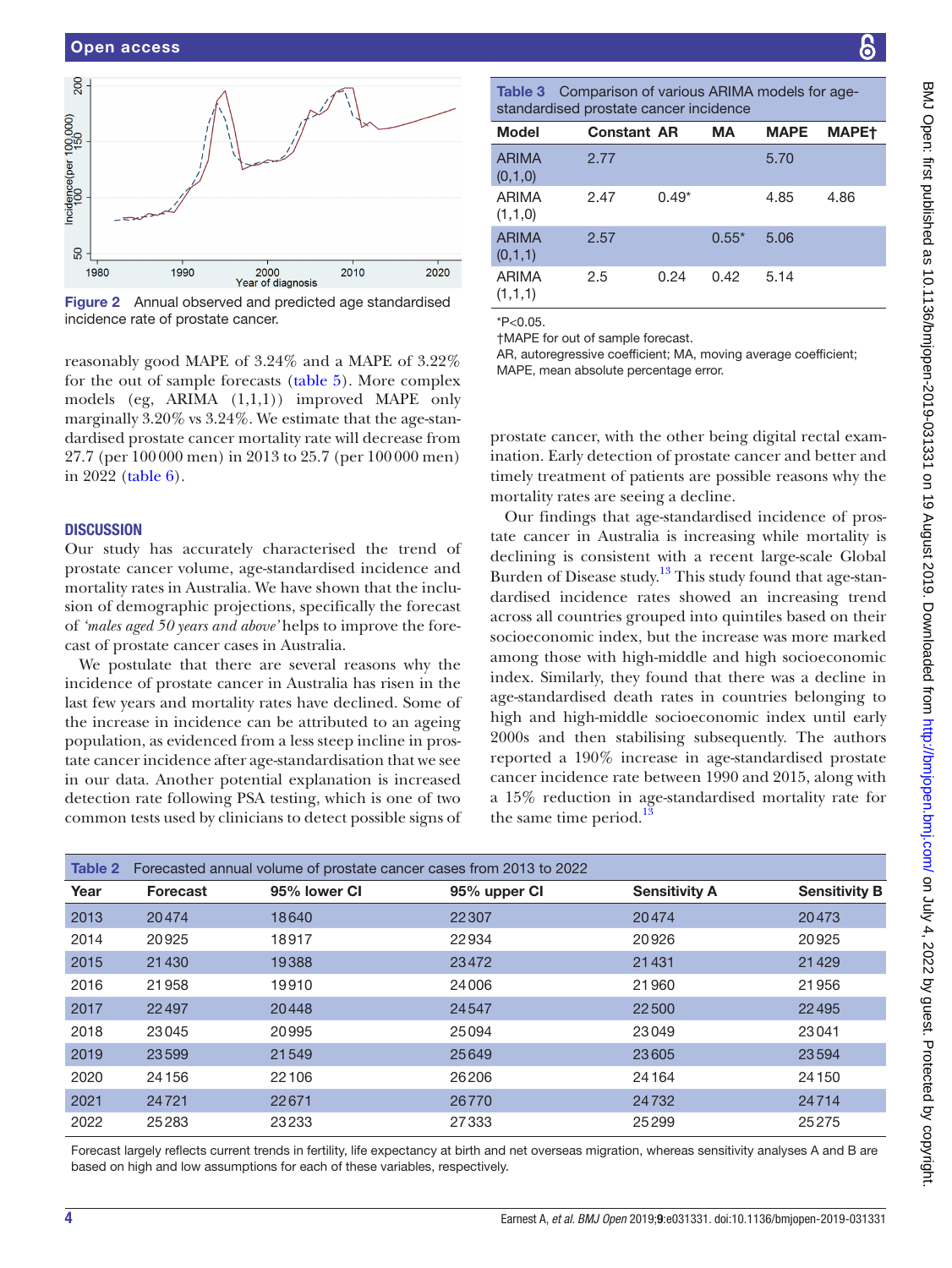<span id="page-4-0"></span>Table 4 Forecasted annual incidence of prostate cancer cases from 2013 to 2022

| Year | <b>Forecast</b> | 95% lower CI | 95% upper CI |  |  |
|------|-----------------|--------------|--------------|--|--|
| 2013 | 161.20          | 139.62       | 182.78       |  |  |
| 2014 | 161.74          | 137.75       | 185.74       |  |  |
| 2015 | 163.28          | 138.75       | 187.81       |  |  |
| 2016 | 165.29          | 140.64       | 189.95       |  |  |
| 2017 | 167.54          | 142.86       | 192.22       |  |  |
| 2018 | 169.91          | 145.22       | 194.59       |  |  |
| 2019 | 172.32          | 147.63       | 197.01       |  |  |
| 2020 | 174.77          | 150.08       | 199.46       |  |  |
| 2021 | 177.23          | 152.53       | 201.92       |  |  |
| 2022 | 179.69          | 155.00       | 204.38       |  |  |

Forecast largely reflects current trends in fertility, life expectancy at birth and net overseas migration. Numbers are represented per 100 000.

The number of elderly Australians (aged 65+ years) has been shown to increase from one in seven people in 2011 to nearly one in six people in 2016, and this proportion has grown steadily since 1911, when the number was 1 in  $25.<sup>14</sup>$  This would have an obvious impact on the increase in the number of elderly people with chronic diseases including cancer. We have shown that incorporating this change in demographics along with trends in disease incidence helps improve forecasts.

We have modelled annual prostate cancer for the whole of Australia. It is also possible to create projections at the small area level (eg, state, local government area or statistical local area levels), but this would involve quantifying and specifying spatial dependencies in the data which is beyond the scope of this research. It is possible though for local health areas or hospitals to use this methodology to forecast their prostate cancer cases. Other studies have examined the geographical variation of prostate cancer and studied the relationship areal factors such as socioeconomic disadvantage with mixed findings,<sup>15-23</sup> but the use of geospatial models to forecast disease incidence and mortality is limited in literature.



<span id="page-4-1"></span>Figure 3 Annual observed and predicted age-standardised mortality rate of prostate cancer.

<span id="page-4-2"></span>Table 5 Comparison of various ARIMA models for agestandardised prostate cancer mortality rate

| <b>Model</b>            | Constant | <b>AR</b> | <b>MA</b>     | <b>MAPE</b> | <b>MAPE*</b> |
|-------------------------|----------|-----------|---------------|-------------|--------------|
| <b>ARIMA</b><br>(0,1,0) | $-0.22$  |           |               | 3.25        |              |
| <b>ARIMA</b><br>(1,1,0) | $-0.22$  | $-0.03$   |               | 3.24        | 3.22         |
| <b>ARIMA</b><br>(0,1,1) | $-0.22$  |           | $-0.02$ 3.20  |             |              |
| <b>ARIMA</b><br>(1,1,1) | $-0.24$  |           | $0.79 - 0.70$ | 3.20        |              |

\*MAPE for out of sample forecast.

AR, autoregressive coefficient; MA, moving average coefficient; MAPE, mean absolute percentage error.

We also note that other clinical variables such as changes in the type of treatment (more novel hormonal agents, immunotherapy and radioligand treatment) could affect trends in survival, and this could be incorporated in the model when such data become readily available. A recent study has also postulated that detection bias due to changes in screening protocol may affect trends in incidence and mortality and this needs to be considered when interpreting the data.<sup>[13](#page-6-2)</sup> For instance, in the USA, a significant decline in screening rates has been attributed to the 2012 United States Preventive Services Task Force (USPSTF) recommendation against routine PSA screening.<sup>24</sup> More recent Australian data are needed to evaluate the impact of the 2012 USPSTF guideline. We have shown that ARIMA models can be easily implemented to forecast prostate cancer, and this methodology can be extended to other cancers, non-communicable diseases, infectious diseases and morbidities such as patient risk factors. We also used MAPE to evaluate the fit of the model and to compare model performance. Other statistics can also be used, such as the mean squared error

<span id="page-4-3"></span>

| Table 6 Forecasted annual incidence of prostate cancer<br>mortality rate from 2013 to 2022 |                 |              |              |  |  |
|--------------------------------------------------------------------------------------------|-----------------|--------------|--------------|--|--|
| Year                                                                                       | <b>Forecast</b> | 95% lower CI | 95% upper CI |  |  |
| 2013                                                                                       | 27.66           | 24.58        | 30.57        |  |  |
| 2014                                                                                       | 27.44           | 24.36        | 30.35        |  |  |
| 2015                                                                                       | 27.21           | 24.14        | 30.12        |  |  |
| 2016                                                                                       | 26.99           | 23.91        | 29.90        |  |  |
| 2017                                                                                       | 26.77           | 23.69        | 29.68        |  |  |
| 2018                                                                                       | 26.55           | 23.47        | 29.45        |  |  |
| 2019                                                                                       | 26.33           | 23.24        | 29.23        |  |  |
| 2020                                                                                       | 26.11           | 23.02        | 29.01        |  |  |
| 2021                                                                                       | 25.89           | 22.80        | 28.78        |  |  |
| 2022                                                                                       | 25.67           | 22.57        | 28.56        |  |  |

Forecast largely reflects current trends in fertility, life expectancy at birth and net overseas migration. Numbers are represented per 100000.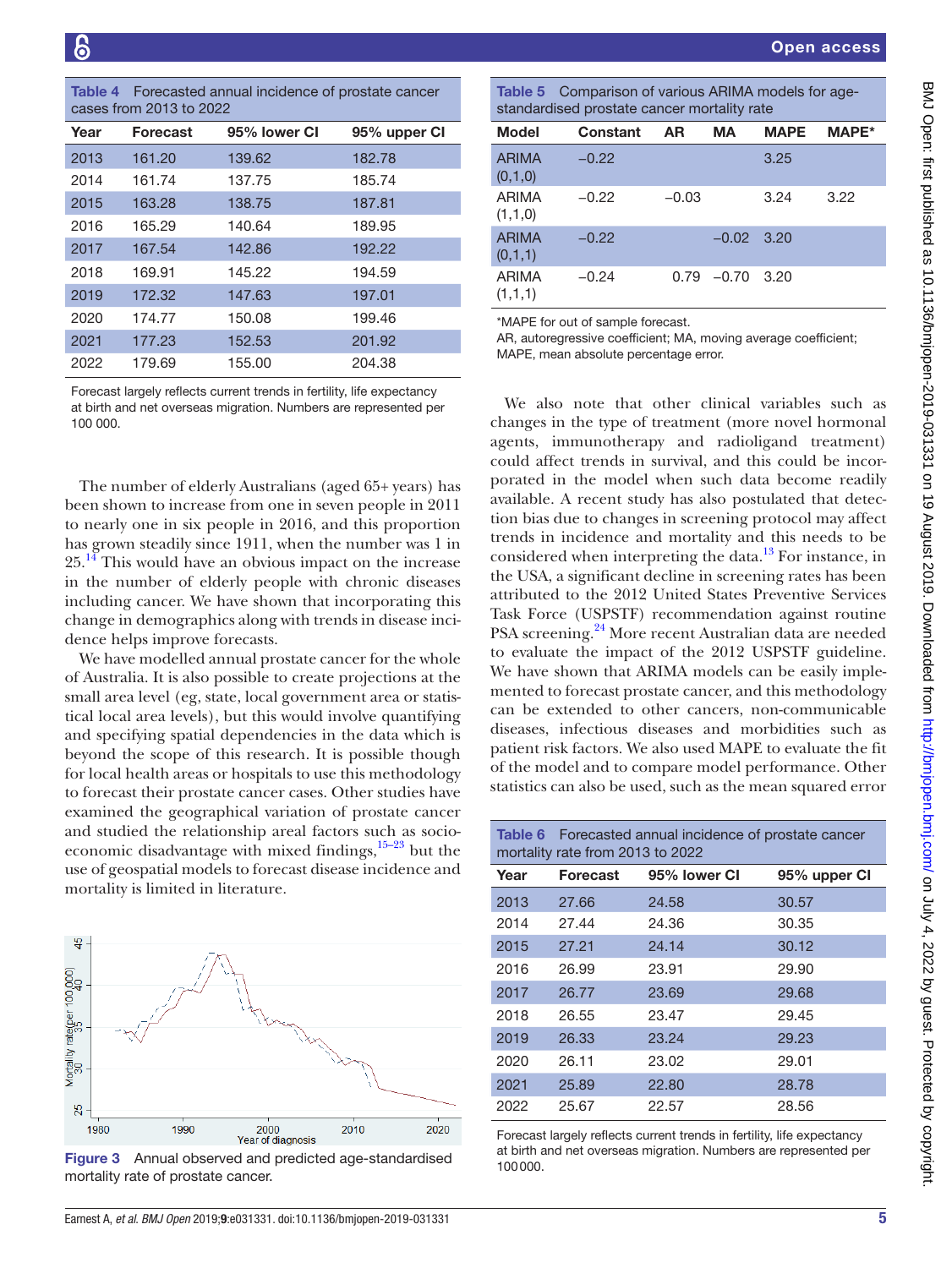which is summed from the squared error values, but the latter for instance is not relative to the magnitude of the observation and is not intuitive to interpret by clinicians.

Our model generally predicted lower prostate cancer volume than AIHW (eg, 24 146 vs 25 310 for the year 2020) and higher age-standardised incidence rates compared with AIHW (eg, 174.8 vs 163.5 (per 100 000) for 2020). These differences are mainly due to varying forecast methods used. The AIHW used logarithmic link function with power law for projections.

We acknowledge that the time frame of the study is a limitation. Specifically, prostate cancer data from AIHW were only available up to 2013 at the time of analysis, we unfortunately do not have access to up to date data. However, based on clinical feedback, we do not think that the diagnosis and clinical management patterns of patients with prostate cancer has changed tremendously over the period of time from 2014 to 2019, but recommend a re-run of the analysis once updated data are available. A difference in time lag between data availability and analysis/reporting results was also observed in another closely related study in America looking at metastatic prostate cancer from 2004 to 2014, forecasting the cases and incidence rates for 2015 to 2025 and reporting the results in  $2018.<sup>25</sup>$  $2018.<sup>25</sup>$  $2018.<sup>25</sup>$ 

We selected *'men aged 50 years and above'* as a covariate and it is possible to use a different age cut-off. However, this number was based on clinical practice guidelines for offering PSA testing for men every 2 years from age 50 to age 69 years.<sup>[3](#page-5-2)</sup> Based on the same guideline, PSA testing is also not recommended for a man who is unlikely to live for another 7 years, but this would be difficult to apply without adequate risk prediction models. Prostate cancer cases have been noted to mirror PSA testing trends, and the latter can potentially be used to model prostate cancer incidence. There were 778 469 PSA tests reportedly recorded as Medicare item number 66655 in 2012. However, data on PSA tests from Australia's Medical Benefits Schedule (MBS) are not reliable, with reports that they could be underestimates by up to 40%. The uncertainties regarding the cost-benefits of PSA screening and changing guidelines and recommendations over the years could contribute to the trends in prostate cancer.

The formal comparison of various time series models was also not the focus of this study. This would entail identifying competing models, simulation studies to cover the various time trend scenarios for prostate (and other cancers) and evaluation the forecasts using formal econometric statistical methods. However, it should be noted that the performance of the ARIMA models has been found to be comparable to other more complex models such as the two-component Poisson model fitted within the Bayesian framework, for surveillance and forecasts using notifiable disease registries, $\frac{11}{1}$  as well as the Grey model for predicting incidence of hepatitis B.<sup>26</sup>

Future studies could examine how the time trends could change according to specific demographic subgroups (eg, males born overseas or indigenous Australian

males), as one recent study has shown different trends in metastatic prostate cancer among black, white, Hispanic and Asian males in America from  $2004$  to  $2014.<sup>25</sup>$  $2014.<sup>25</sup>$  $2014.<sup>25</sup>$  Similarly, we recommend that forecasts are also generated by geographic regions (eg, state, local government area, etc) as we expect population and patient risk profiles to vary geographically.

### **CONCLUSIONS**

ARIMA models can be easily implemented in healthcare setting and the forecasts can be improved by incorporating demographic projections.

Acknowledgements The authors would like to thank the Australian Institute of Health and Welfare and the Australian Bureau of Statistics for providing data that were used in the analysis for this study.

Contributors AE conceived the study, collated the data, analysed and wrote the initial draft as well as the final manuscript. SME provided critical input in the design of the study and writing the manuscript. JM provided critical input in the design of the study and writing the manuscript. FS provided critical input in the design of the study and writing the manuscript.

Funding statement The authors have not declared a specific grant for this research from any funding agency in the public, commercial or not-for-profit sectors.

Competing interests None declared.

Patient consent for publication Not required.

Ethics approval Ethics approval or this study was provided by Monash University Ethics Committee (Project ID: 12654).

Provenance and peer review Not commissioned; externally peer reviewed.

Data availability statement Data are available on reasonable request. Extra data are available by emailing arul.earnest@monash.edu

Open access This is an open access article distributed in accordance with the Creative Commons Attribution Non Commercial (CC BY-NC 4.0) license, which permits others to distribute, remix, adapt, build upon this work non-commercially, and license their derivative works on different terms, provided the original work is properly cited, appropriate credit is given, any changes made indicated, and the use is non-commercial. See: [http://creativecommons.org/licenses/by-nc/4.0/.](http://creativecommons.org/licenses/by-nc/4.0/)

#### **REFERENCES**

- <span id="page-5-0"></span>1. Australian Institute of Health and Welfare. Prostate cancer in Australia. cancer series No. 79. Canberra; 2013.
- <span id="page-5-1"></span>2. Australian Institute of Health and Welfare. Australian cancer incidence and mortality (ACIM) books: prostate cancer. Canberra; 2014. [https://www.aihw.gov.au/500.html?aspxerrorpath=/acim](https://www.aihw.gov.au/500.html?aspxerrorpath=/acim-books)[books](https://www.aihw.gov.au/500.html?aspxerrorpath=/acim-books)
- <span id="page-5-2"></span>3. Cancer Council Australia. Clinical practice guidelines for PSA testing and early management of test detected prostate cancer. Sydney; 2016.
- <span id="page-5-3"></span>4. Wang LL, Begashaw K, Evans M, *et al*. Patterns of care and outcomes for men diagnosed with prostate cancer in Victoria: an update. *[ANZ J Surg](http://dx.doi.org/10.1111/ans.14722)* 2018;88:1037–42.
- <span id="page-5-4"></span>5. TG ESM, Brooks A, Currow D. Prostate cancer outcomes Registry-Australia and New Zealand report 2018. Melbourne; 2019.
- <span id="page-5-5"></span>6. Thursfield VFH. *Cancer in Victoria: Statistics & Trends 2015*. Melbourne: Cancer Council Victoria, 2016.
- 7. Smith DP, Supramaniam R, Marshall VR, *et al*. Prostate cancer and prostate-specific antigen testing in New South Wales. *[Med J Aust](http://www.ncbi.nlm.nih.gov/pubmed/18803534)* 2008;189:315–8.
- <span id="page-5-6"></span>8. Australian Institute of Health and Welfare. Cancer incidence projections: Australia 2011 to 2020; 2012.
- <span id="page-5-7"></span>9. Sampurno F, Earnest A, Kumari PB, *et al*. Quality of care achievements of the prostate cancer outcomes Registry-Victoria. *[Med J Aust](http://dx.doi.org/10.5694/mja15.01041)* 2016;204:319.
- <span id="page-5-8"></span>10. Villani M, Earnest A, Nanayakkara N, *et al*. Time series modelling to forecast prehospital EMS demand for diabetic emergencies. *[BMC](http://dx.doi.org/10.1186/s12913-017-2280-6)  [Health Serv Res](http://dx.doi.org/10.1186/s12913-017-2280-6)* 2017;17:332.